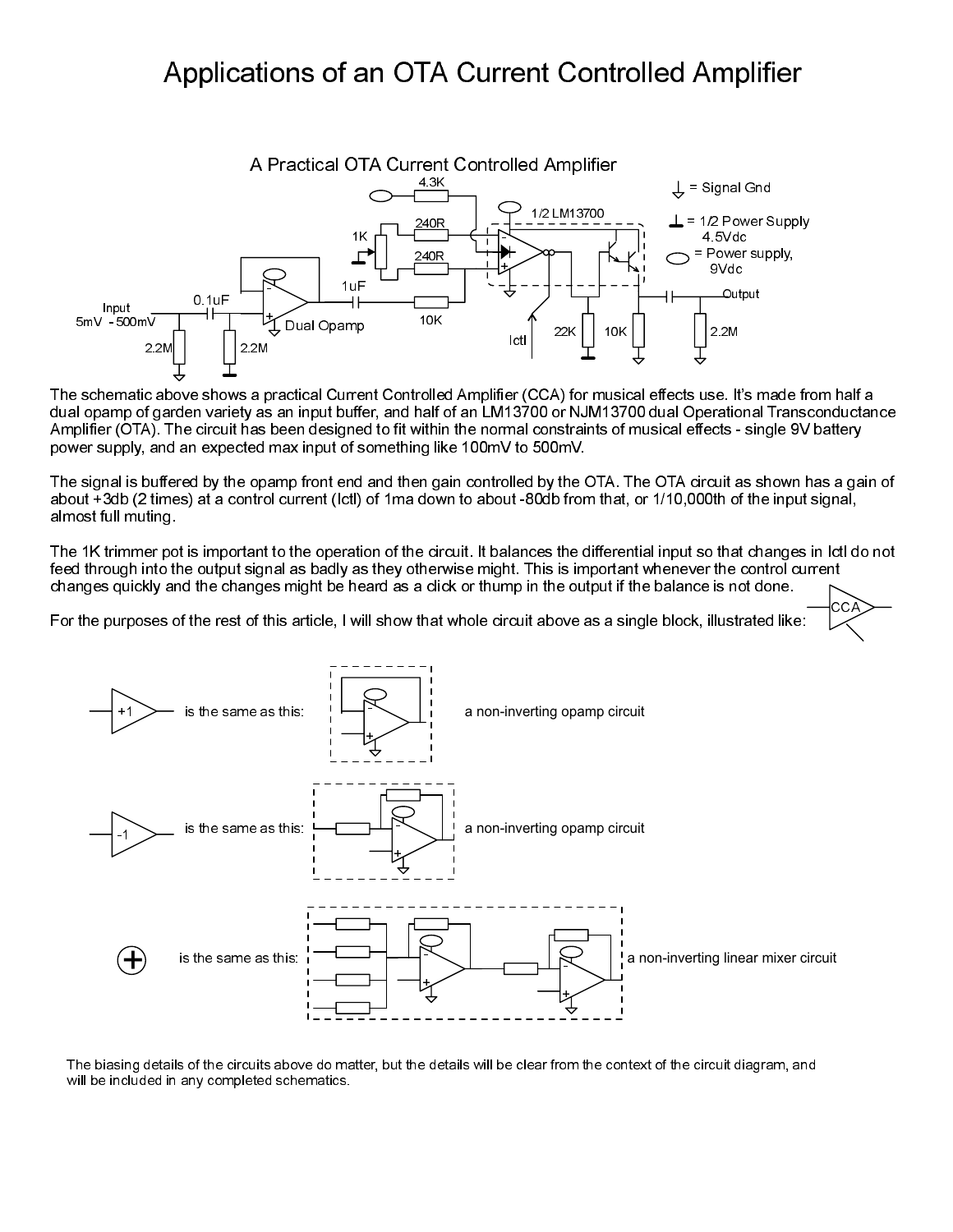#### Application 1: A Volume Pedal



We can manually set the control current Ictl in the CCA. The simple way to do this is with a foot operated rocker salvaged from a wah pedal, a buffering opamp to provide the current needed to drive the CCA, and a series resistor to convert the control \*voltage\* at the opamp output to a control \*current\* as expected by the CCA. The LM13700 current input looks like two diodes in series to ground from the outside, so it will never get more than about 1.4V above ground. That means that if our opamp can provide 0-9V of control voltage, the current that will be pushed into the CCA will be a maximum of( 9V-1.4V)/7.5K, or about 1ma.

The LM13700 can actually live with Ictl up to 2ma, but many other OTAs

Application 2: A Tremolo Pedal



LFO signal, 0 to 9V

Of course, once we've gone to the trouble of making the CCA have a clean voltage controlled input of 0-9V corresponding to gains of essentially zero up to a gain of about two, we can go ahead and supply any control voltage we like, as in the output from an LFO. If the control voltage is zero to +9V, the gain is whaled from full on to full off. If we use a square wave control, the sound is chopped instantly on and off.

If we bias the +1 buffer feeding the CCA at half the power supply voltage, 4.5V and feed no LFO voltage in, the gain of the CCA is about unity, no gain or loss. We can then AC couple in an LFO signal from a "depth" pot which feeds in a variable amount of the LFO, for a full featured tremolo circuit.



As a practical matter, we will often use both halves of the two chips involved in one CCA circuit to make a dual CCA, as shown above. The inputs, outputs and Ictl inputs can be interconnected in many interesting and useful ways.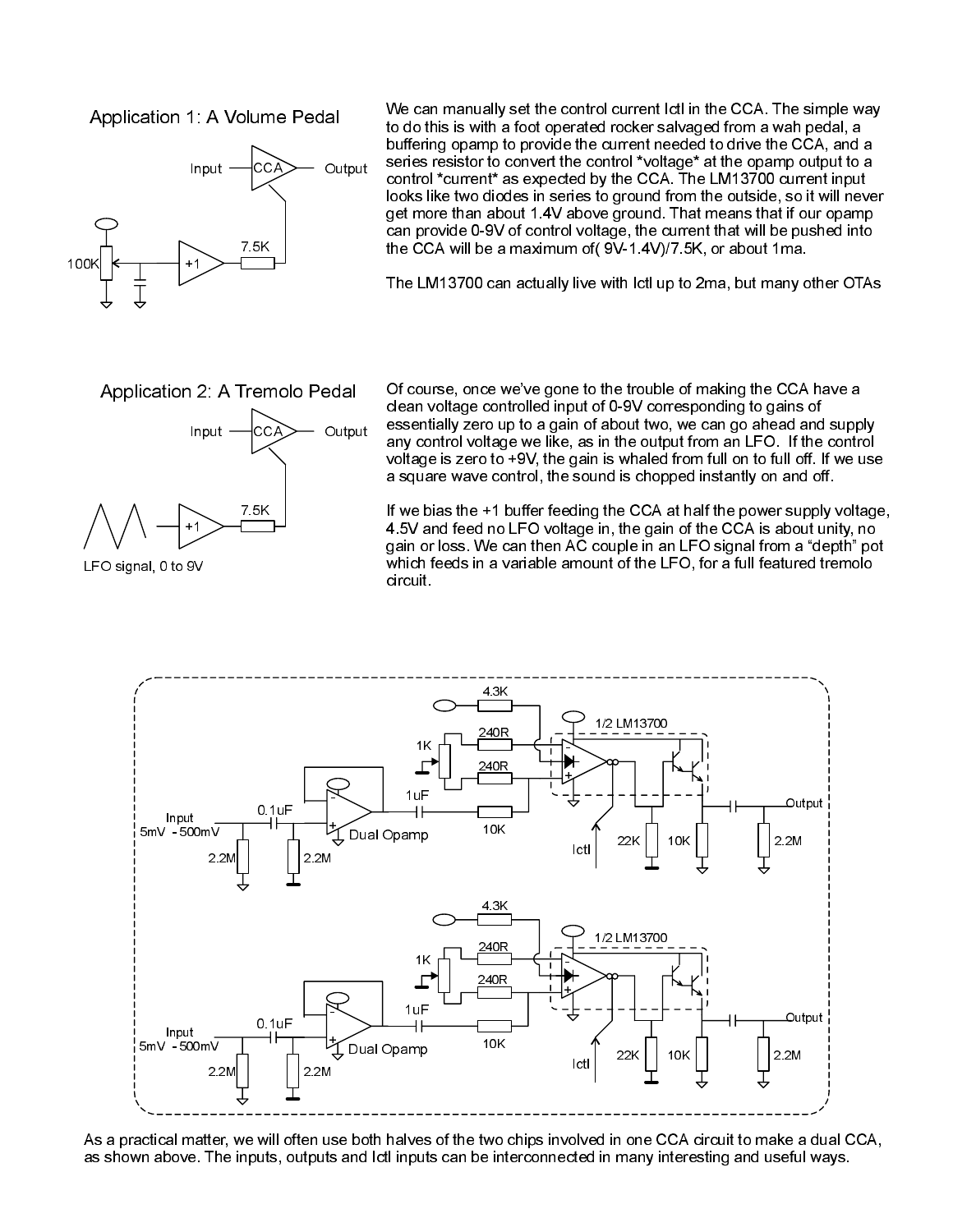#### Application 3: A Pan Pedal



The two-CCA extension of the manual volume pedal is the pan pedal. Taking the same circuit as Application 1 and adding to it one more CCA and a DC coupled inverting amplifier to invert the control signal, we get a pan setup. With the rocker pedal centered (that is, the input control voltage at 4.5V) the gain of both CCAs is about unity. Rocking the pedal away from this center point rainses the gain on the higher channel to about 2 and lowers the gain on the lower channel to almost off.

Purists will note that we're using a linear control voltage, not an exponential one. There is a simple modification to the drive circuit for the CCA that gives exponential response, but in the case of an effects pan pedal or crossfade pedal, the linear response is usually more useful.

## Application 4: A Stereo Trem-Pan Pedal



Output Just like with the single channel tremolo pedal, we can hook up an LFO to the two channel CCA setup and have two sides that alternately fade between one another depending on the LFO voltage. This is similar to the action of the commercial Boss PN1 Trem-Pan pedal and the old Ibanez Flying Pan pedal.

### Application 4a: Ping Pong Panner



This is the stock hookup for the two channel Trem-Pan operation. The same input is routed to both CCA's and each CCA's output goes to a different place. This lets you pan a single guitar signal to two amps or do ping-pong jumps depending on the control signal you send them.

### Application 4B: Fadeover Morpher



But you can also fade two separate inputsto one output if you put a mixer on the output of the CCA's. In this case, two different effects or effects chains are set up after a buffer. The CCA control fades or switches between them. If the LFO control circuit is a digital signal (that is, full on or off) and one of the Fx loops is no effect at all, just the dry signal, this circuit reduces to the Ibanez "bypass" system, where the bypass signal merely selects the dry or effected signal.

But it's capable of much more. A slow fadeover LFO signal produces a condinuous changing mixture of sounds.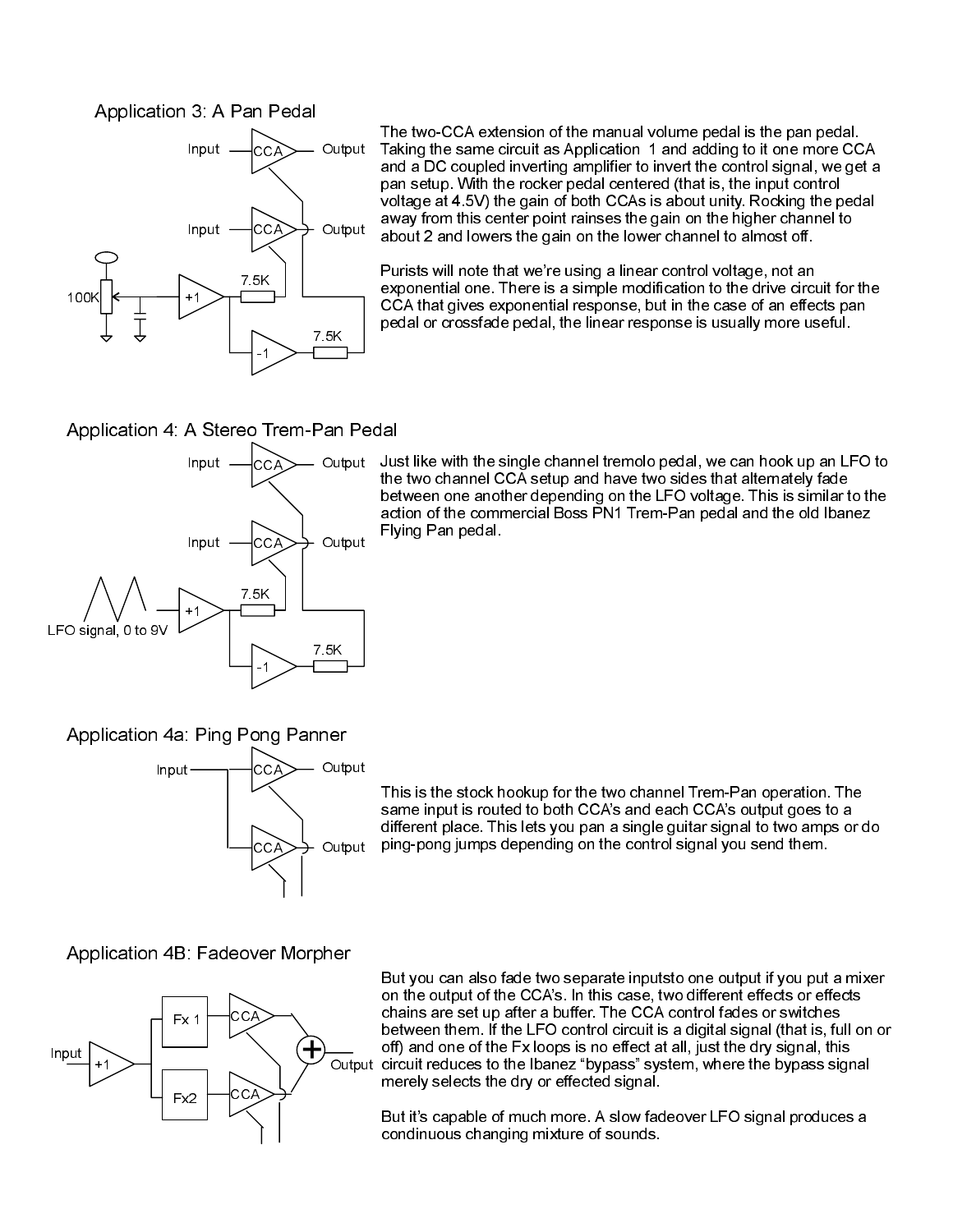#### Circuit 2: A ramping control voltage generator



Application 4C: Stompable Fadeover Morpher

It's very useful to be able to generate a ramp up or down signal to control CCA's, as we've seen. One easy way to do this is with another OTA. The OTA converts a differential voltage at its input to a current at the output.

The maximum current out or into the output of the OTA is equal to the Ictl at any moment. If we load the output of the OTA with a capacitor, and bang the input fully to one side or the other, the capacitor fills with voltage at a rate of dV/dt=Ictl/C. By changing Ictl, we can get any slope we want from 0 (no Ictl, so C's voltage never changes) to 1ma/C. If C is 1uF and Ictl is 1ma, then the change in capacitor voltage with time is 1000V/second, or more usefully, 1V/mS, so we go from 0 to 9V or vice-versa in 9ms. If Ictl is 1uA, the ramp